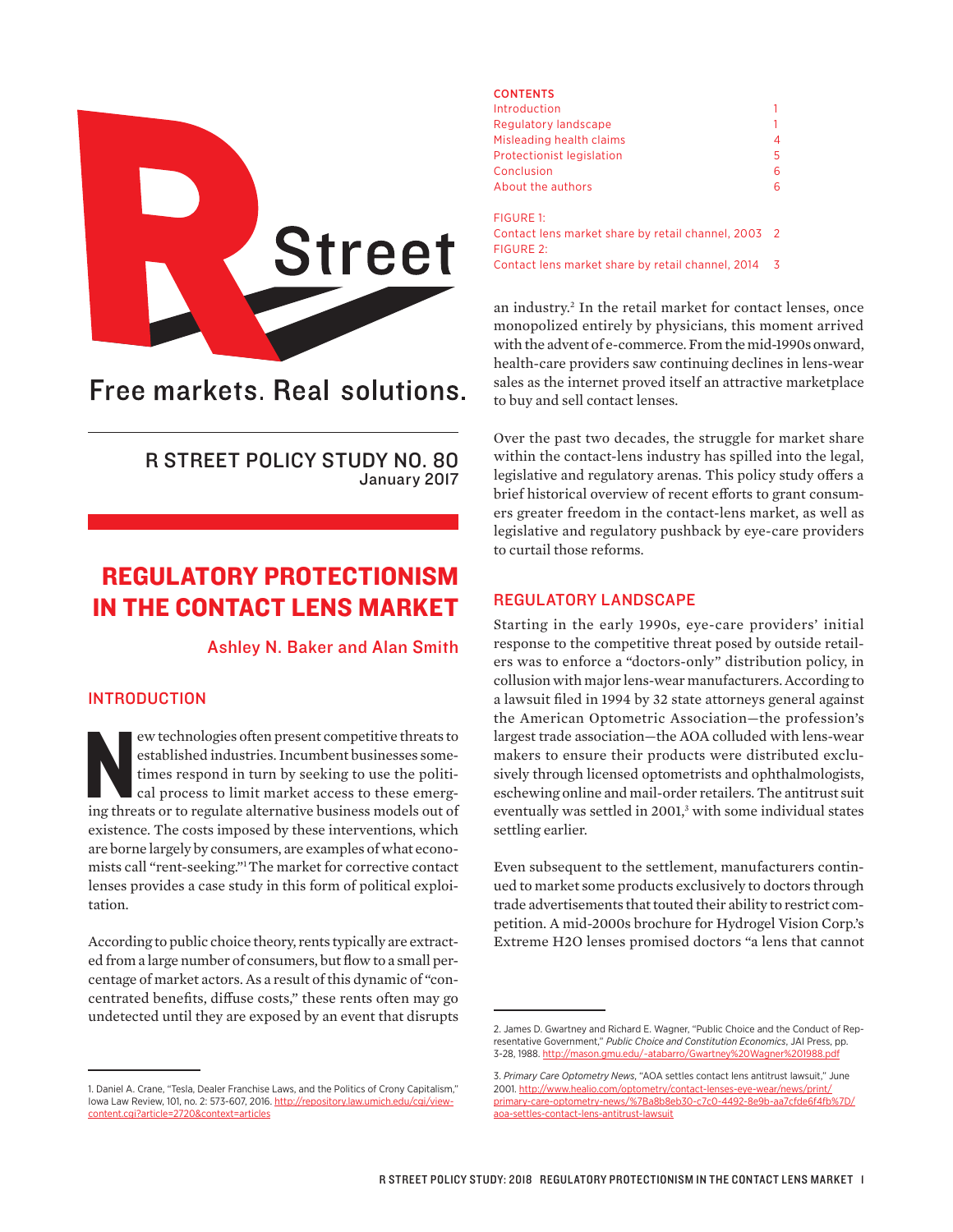#### FIGURE 1: CONTACT LENS MARKET SHARE BY RETAIL CHANNEL, 2003



SOURCE: Federal Trade Commission

be shopped around."4 A contemporary ad for CooperVision's ProClear Compatibles noted that they were "only available through your practice," allowing ECPs to enjoy "increased patient loyalty and greater profitability."5

Nonetheless, when the doctors-only marketing scheme was exposed in court, eye-care providers (ECPs)<sup>6</sup> largely were forced for find other ways to offset online retailers' market penetration. Doctors began to leverage the most important tool over which they retained control: the prescription-verification process. As noted by the Federal Trade Commission, ECPs intentionally neglected to provide patients with copies of their prescriptions, thus steering them to purchase contact lenses in-office at higher prices.<sup>7</sup>

In 2003, Congress passed the Fairness to Contact Lens Consumers Act,<sup>8</sup> legislation intended to extend to contact-lens wearers rights that commonly had been granted to eyeglass wearers for more than a quarter-century, including the right to obtain a copy of one's prescription and to shop around. At the time, only 22 states required that prescribers release prescriptions to contact-lens patients.

The consumer protections ultimately were finalized in July 2004, when the FTC promulgated the "Contact Lens Rule," 9 which lifted anticompetitive barriers by enacting the following policies:

- Prescribers may not charge fees for writing lens prescriptions;
- Patients cannot be instructed to sign a waiver before the prescription is released;
- Eye-care patients are not obligated to purchase lenses in-office following an eye exam; and
- Outside retailers can verify prescriptions passively when the prescriber fails to communicate with the seller within eight business hours of receiving a verification request.

<sup>4.</sup> Jennifer Byrne, "Pending legislation will amend the contact lens fairness act," Primary Care Optometry News, November 2006. [http://www.healio.com/optometry/](http://www.healio.com/optometry/regulatory-legislative/news/print/primary-care-optometry-news/%7Bc23f9f6e-20fa-4c26-a31b-6d5d3f2d0961%7D/pending-legislation-will-amend-the-contact-lens-fairness-act) [regulatory-legislative/news/print/primary-care-optometry-news/%7Bc23f9f6e-20fa-](http://www.healio.com/optometry/regulatory-legislative/news/print/primary-care-optometry-news/%7Bc23f9f6e-20fa-4c26-a31b-6d5d3f2d0961%7D/pending-legislation-will-amend-the-contact-lens-fairness-act)[4c26-a31b-6d5d3f2d0961%7D/pending-legislation-will-amend-the-contact-lens](http://www.healio.com/optometry/regulatory-legislative/news/print/primary-care-optometry-news/%7Bc23f9f6e-20fa-4c26-a31b-6d5d3f2d0961%7D/pending-legislation-will-amend-the-contact-lens-fairness-act)[fairness-act](http://www.healio.com/optometry/regulatory-legislative/news/print/primary-care-optometry-news/%7Bc23f9f6e-20fa-4c26-a31b-6d5d3f2d0961%7D/pending-legislation-will-amend-the-contact-lens-fairness-act)

<sup>5.</sup> Testimony of Jonathan Coon, "Hearing before the Subcommittee on Commerce, Trade and Consumer Protection of the House Energy & Commerce Committee," Sept. 15, 2006. [http://archives.republicans.energycommerce.house.gov/108/](http://archives.republicans.energycommerce.house.gov/108/hearings/09152006Hearing2023/Coon.pdf) [hearings/09152006Hearing2023/Coon.pdf](http://archives.republicans.energycommerce.house.gov/108/hearings/09152006Hearing2023/Coon.pdf)

<sup>6.</sup> For this report's purposes, an "eye care provider" (ECP) is defined as the office of any health-care professional who has the ability to conduct eye exams and/or prescribe contact lenses.

<sup>7.</sup> Staff of the Federal Trade Commission, "Possible Anticompetitive Barriers to E-Commerce: Contact Lenses," March 2004. [https://www.ftc.gov/sites/default/files/](https://www.ftc.gov/sites/default/files/documents/advocacy_documents/possible-anticompetitive-barriers-e-commerce-contact-lenses-report-staff-ftc/040329clreportfinal.pdf) [documents/advocacy\\_documents/possible-anticompetitive-barriers-e-commerce](https://www.ftc.gov/sites/default/files/documents/advocacy_documents/possible-anticompetitive-barriers-e-commerce-contact-lenses-report-staff-ftc/040329clreportfinal.pdf)[contact-lenses-report-staff-ftc/040329clreportfinal.pdf](https://www.ftc.gov/sites/default/files/documents/advocacy_documents/possible-anticompetitive-barriers-e-commerce-contact-lenses-report-staff-ftc/040329clreportfinal.pdf)

<sup>8. 108&</sup>lt;sup>th</sup> Congress, Public Law 108-164, Dec. 6, 2003. [https://www.congress.gov/108/](https://www.congress.gov/108/plaws/publ164/PLAW-108publ164.pdf) [plaws/publ164/PLAW-108publ164.pdf](https://www.congress.gov/108/plaws/publ164/PLAW-108publ164.pdf)

<sup>9.</sup> Federal Trade Commission, "Contact Lens Rule; Ophthalmic Practice Rules; Proposed Rule and Final Rule," *Federal Register*, Vol. 69, No. 23, Feb. 4, 2004. [https://](https://www.ftc.gov/sites/default/files/documents/federal_register_notices/contact-lens-rule-opthalmic-practice-rules-16-cfr-parts-315-and-456/040204contactlensrule.pdf) [www.ftc.gov/sites/default/files/documents/federal\\_register\\_notices/contact-lens](https://www.ftc.gov/sites/default/files/documents/federal_register_notices/contact-lens-rule-opthalmic-practice-rules-16-cfr-parts-315-and-456/040204contactlensrule.pdf)[rule-opthalmic-practice-rules-16-cfr-parts-315-and-456/040204contactlensrule.pdf](https://www.ftc.gov/sites/default/files/documents/federal_register_notices/contact-lens-rule-opthalmic-practice-rules-16-cfr-parts-315-and-456/040204contactlensrule.pdf)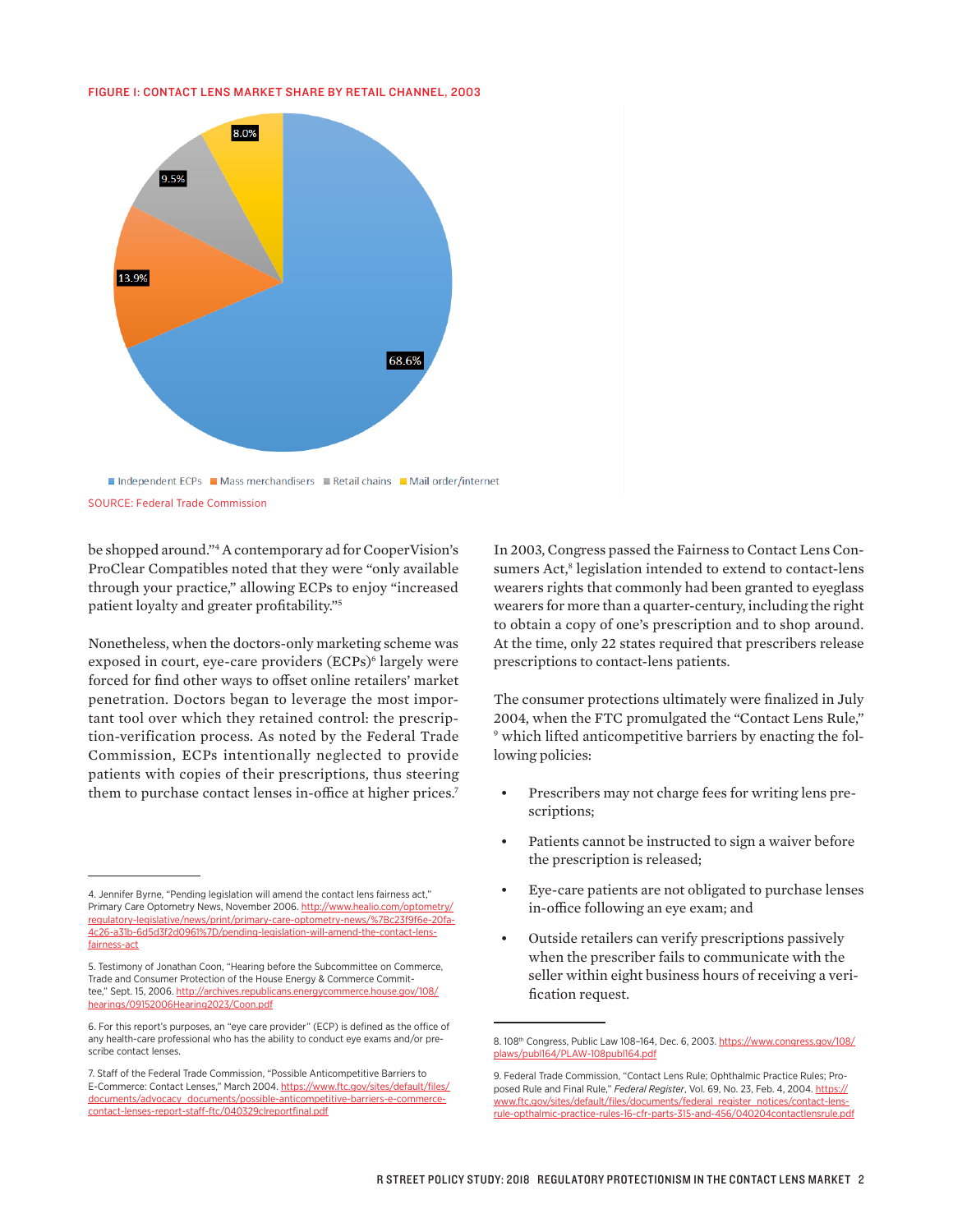#### FIGURE 2: CONTACT LENS MARKET SHARE BY RETAIL CHANNEL, 2014



Independent ECPs Mass merchandisers Retail chains Internet sales

SOURCE: *Federal Trade Commission*

At the time of its introduction, the Contact Lens Rule was considered effective in achieving the goal of opening the lens-wear market, which experienced rapid growth over the following decade. Annual market analyses published by *Contact Lens Spectrum* show that the number of contact-lens wearers over age 18 grew from 36 million in 200510 to 40.9 million in 2015.11 Concurrently, the U.S. industry's market valuation grew from an estimated \$1.8 billion in 2005 to \$2.7 billion in 2015.

At the same time, as demonstrated in Figure 1 and Figure 2, the market share enjoyed by independent ECPs shrunk from 68.6 percent before the Contact Lens Rule to 39.9 percent in 2014. By contrast, the market share of mass merchandisers grew from 13.9 percent to 24.7 percent; the market share of retail chains grew from 9.5 percent to 18.6 percent; and the market share of internet sales grew from 8.0 percent to 16.8 percent.

However, this shift to a more competitive market has been threatened by a growing trend of ECPs falsely denying prescription requests made through the "passive verification process." The FTC's Contact Lens Rule requires that, when a patient orders lenses through an outside retailer, the prescription is considered verified if the ECP fails to communicate with the seller within eight business hours of receiving the seller-provided verification information. There is evidence that some prescribers intentionally fail to provide the consumer's complete prescription to third-party sellers. In April 2016, the FTC issued 55 warning letters—45 sent to prescribers and 10 issued to retailers—regarding alleged violations of the Contact Lens Rule's verification clause.12 The commission simultaneously published guidance for ECPs emphasizing that a prescription must be provided even if the patient doesn't request it. 13

Under amendments to the Contact Lens Rule that the FTC proposed in December 2016—following a comment period that began in September 2015 as part of a once-per-decade systematic review of all FTC rules— doctors would, in addition to providing patients copies of their contact-lens prescriptions, have to present the patient an acknowledgment form certifying that patient understands he or she is "free to purchase contact lenses from the seller of my choice." Prescribers would have to maintain the signed acknowledgements on file for up to three years, and to note any instances in which a patient refuses to sign the acknowledgment.<sup>14</sup>

<sup>10.</sup> Joseph T. Barr, "Contact Lenses 2005," *Contact Lens Spectrum*, Jan 1, 2006. [http://](http://www.clspectrum.com/articleviewer.aspx?articleID=12913) [www.clspectrum.com/articleviewer.aspx?articleID=12913](http://www.clspectrum.com/articleviewer.aspx?articleID=12913)

<sup>11.</sup> Jason J. Nichols, "Contact Lenses 2015," *Contact Lens Spectrum*, Jan. 1, 2016. [http://](http://www.clspectrum.com/articleviewer.aspx?articleID=113689) [www.clspectrum.com/articleviewer.aspx?articleID=113689](http://www.clspectrum.com/articleviewer.aspx?articleID=113689)

<sup>12.</sup> Mary K. Engle, "Notice of the Fairness to Contact Lens Consumers Act and the Contact Lens Rule," Federal Trade Commission, April 2016. [https://www.ftc.gov/sys](https://www.ftc.gov/system/files/attachments/press-releases/ftc-issues-warning-letters-regarding-agencys-contact-lens-rule/160407modelwarningletter_prescribers.pdf)[tem/files/attachments/press-releases/ftc-issues-warning-letters-regarding-agencys](https://www.ftc.gov/system/files/attachments/press-releases/ftc-issues-warning-letters-regarding-agencys-contact-lens-rule/160407modelwarningletter_prescribers.pdf)[contact-lens-rule/160407modelwarningletter\\_prescribers.pdf](https://www.ftc.gov/system/files/attachments/press-releases/ftc-issues-warning-letters-regarding-agencys-contact-lens-rule/160407modelwarningletter_prescribers.pdf)

<sup>13.</sup> Press release, "FTC Issues Warning Letters Regarding the Agency's Contact Lens Rule," Federal Trade Commission, April 7, 2016. [https://www.ftc.gov/news-events/](https://www.ftc.gov/news-events/press-releases/2016/04/ftc-issues-warning-letters-regarding-agencys-contact-lens-rule) [press-releases/2016/04/ftc-issues-warning-letters-regarding-agencys-contact-lens](https://www.ftc.gov/news-events/press-releases/2016/04/ftc-issues-warning-letters-regarding-agencys-contact-lens-rule)[rule](https://www.ftc.gov/news-events/press-releases/2016/04/ftc-issues-warning-letters-regarding-agencys-contact-lens-rule)

<sup>14.</sup> Federal Trade Commission, "16 CFR Part 315, RIN 3084–AB36, Contact Lens Rule," Federal Register, Dec. 7, 2016. https://www.ftc.gov/system/files/documents/federal [register\\_notices/2016/12/contact\\_lens\\_rule\\_published\\_frn12716.pdf](https://www.ftc.gov/system/files/documents/federal_register_notices/2016/12/contact_lens_rule_published_frn12716.pdf)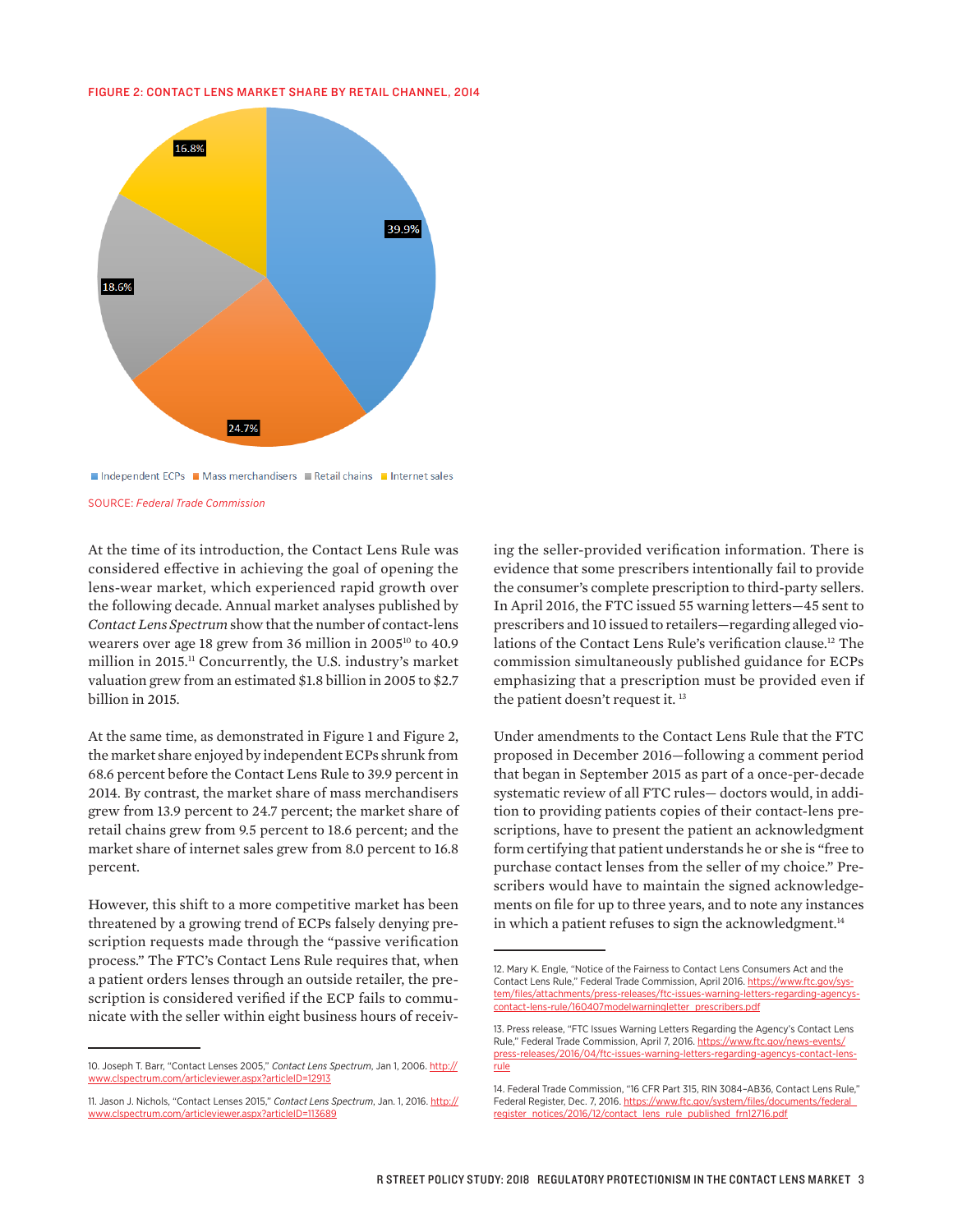Another provision of the proposed amendments would allow sellers to substitute identical contact lenses manufactured by the same company specified on a prescription, but sold under a different label. The proposed rule also affirmed the validity of the passive-verification process, upheld the use of automated telephone verification systems and, as discussed in the next section, sought to dispel false health claims spread by some ECPs.

## MISLEADING HEALTH CLAIMS

In making the case for regulatory interventions that preserve their incumbent business model, ECPs long have cited claims that distribution of contacts lenses by alternative vendors poses health concerns for consumers. As former Connecticut Attorney General Richard Blumenthal noted in bringing a multi-state antitrust case against the AOA and CIBA Vision Corp. during the 1990s: "The industry has hidden behind claims of health concerns requiring that individuals get their contact lenses from certain professionals. … But there is no scientific basis to that claim."<sup>15</sup>

More recently, those seeking stricter oversight of online sales have tended to cite an August 2015 survey from the Centers for Disease Control and Prevention finding that ''approximately 99 percent of wearers reported at least one contact lens hygiene risk behavior.''16 The survey was conducted in collaboration with Contact Lens Assessment in Youth (CLAY), a group of university researchers with financial support from the American Academy of Optometry and the American Optometric Association. In its December 2016 notice of rulemaking, the FTC offered caveats about the CDC survey's topline claim that nearly all lens wearers practiced poor hygiene, and particularly the use of that finding as justification for restrictions on online sales:

First, the authors reached this number by including any wearer that indicated that they had 'ever' engaged in a risk behavior. Hence, the 99 percent figure includes every wearer, who at any time, had engaged in a risk behavior even once. Second, the survey instrument asked users where they purchased their lenses, and in a separate article, the authors did not conclude that there was any difference in either habits or health risks based on whether the lenses were purchased from a provider, retail store without an exam, or over the internet.<sup>17</sup>

A separate CLAY group study from 2015 purported to test how proximity to a patient's prescriber correlated with soft-contact-lens wear-and-care practices,<sup>18</sup> with results later published in *Contact Lens Journal* in December 2016.19 Notably, the study found that purchasing location had only limited association with eye-health risks. Purchasing contacts in-office did not improve hygiene habits, nor did it reduce behavior that puts the wearer at risk for infection or inflammation. Of the 968 lens wearers surveyed, 646 (66.7 percent) purchased contacts directly through their eye-care provider; 104 (10.7 percent) through a contact-lens retailer; and 218 (22.6 percent) study participants purchased them on the internet. The survey revealed that all three groups were equally likely to wear soft contact lens overnight, to "top off" old contact lenses with new solution or to expose lenses to tap water.

Moreover, a 2014 study published in *Eye & Contact Lens*<sup>20</sup> found that regulations on contact-lens retailers also had only limited correlation with health risks. Researchers reviewed cases of eye-health complications associated with contact lenses from unregulated sources of supply, and identified hygiene habits as the main cause of health complications. In 12 of the 70 cases studied (17 percent), contact lenses were borrowed from or shared with another lens wearer. But in only four of the cases (6 percent) were the contact lenses obtained over the internet. In most of those cases, the patient waited several weeks to address the concern with a healthcare provider.

In a submission to the FTC during the commission's open comment period on the Contact Lens Rule, the AOA argued that online purchasers are at a higher risk of developing microbial keratitis or other complications, as found most notably in a 2012 study by Fiona Stapleton.<sup>21</sup> Among the other studies AOA cited was a 2008 article by Joshua Fogel and Chaya Zidile in the journal *Optometry* finding that patients who purchased contact lenses at a doctor's office more often adhered to certain Food and Drug Administration safety recommendations than those who purchased contact lenses at a

<sup>15.</sup> Richard Blumenthal, "Blumenthal Files Lawsuit against Three Contact Lens Manufacturers, Optometrists Association," Office of the Connecticut Attorney General, Dec. 19, 1996.<http://www.ct.gov/ag/cwp/view.asp?A=1772&Q=282426>

<sup>16.</sup> Press release, "Nearly all contact lens wearers in national survey report risky eye care behaviors that can lead to eye infections," Centers for Disease Control and Prevention, Aug. 20, 2015. [https://www.cdc.gov/media/releases/2015/p0820-contact](https://www.cdc.gov/media/releases/2015/p0820-contact-lens.html)[lens.html](https://www.cdc.gov/media/releases/2015/p0820-contact-lens.html)

<sup>17.</sup> FTC, 2016.

<sup>18.</sup> Robin Chalmers, et al., "Is Purchasing Lenses from the Prescriber Associated with Better Soft Lens Wearers' Habits?" American Academy of Optometry, Oct. 9, 2015. http://www.aaopt.org/purchasing-lenses-prescriber-assoc [wearers-habits](http://www.aaopt.org/purchasing-lenses-prescriber-associated-better-soft-lens-wearers-habits)

<sup>19.</sup> Robin Chalmers, et al., "Is purchasing lenses from the prescriber associated with better habits among soft contact lens wearers?" *Contact Lens & Anterior Eye*, Vol. 39, Issue 6, pp. 435-441, December 2016. [http://www.contactlensjournal.com/article/](http://www.contactlensjournal.com/article/S1367-0484(16)30079-0/pdf) [S1367-0484\(16\)30079-0/pdf](http://www.contactlensjournal.com/article/S1367-0484(16)30079-0/pdf)

<sup>20.</sup> Graeme M. Young, Alex G. Young and Carol Lakkis, "Review of Complications Associated With Contact Lenses From Unregulated Sources of Supply," *Eye & Contact Lens: Science & Clinical Practice*, Vol. 40, Issue 1, pp. 58-64, January 2014. [http://jour](http://journals.lww.com/claojournal/pages/articleviewer.aspx?year=2014&issue=01000&article=00011&type=abstract)[nals.lww.com/claojournal/pages/articleviewer.aspx?year=2014&issue=01000&article=](http://journals.lww.com/claojournal/pages/articleviewer.aspx?year=2014&issue=01000&article=00011&type=abstract) [00011&type=abstract](http://journals.lww.com/claojournal/pages/articleviewer.aspx?year=2014&issue=01000&article=00011&type=abstract)

<sup>21.</sup> Fiona Stapleton, et al., "Risk factors for moderate and severe microbial keratitis in daily wear contact lens users," Ophthalmology, 119:1516-1521, 2012. [https://www.ncbi.](https://www.ncbi.nlm.nih.gov/pubmed/22521083) [nlm.nih.gov/pubmed/22521083](https://www.ncbi.nlm.nih.gov/pubmed/22521083)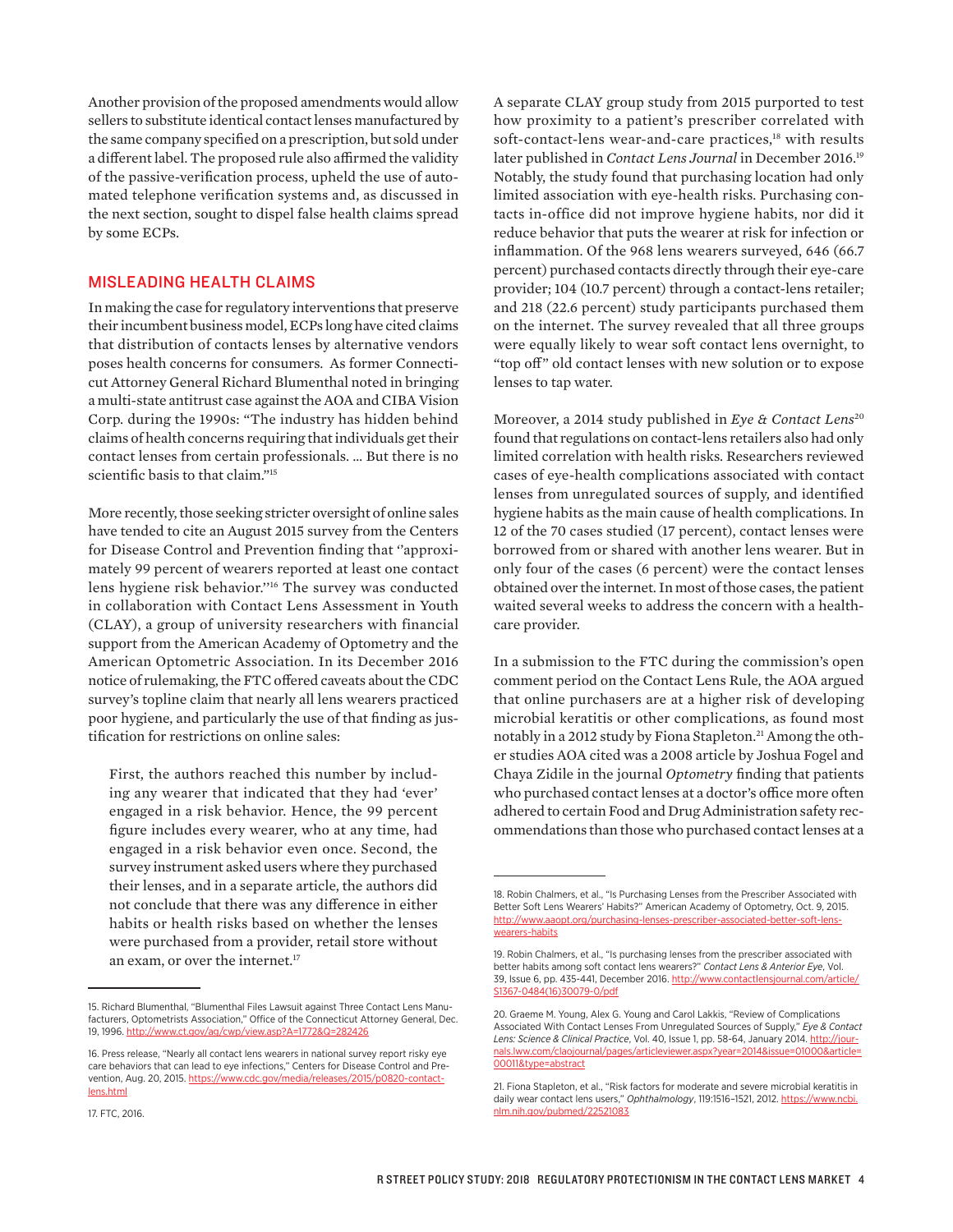store or over the internet.<sup>22</sup> The AOA also cited a 2010 study from Yvonne Wu and researchers at the British Contact Lens Association that identified poor-hand hygiene, inadequate lens care and not remembering when to come back for check-ups as the most common problems among lens wearers, while also finding an association between buying lenses over the internet and forgetting to come back for check-ups.<sup>23</sup>

For its part, the FTC reviewed the studies in question and determined they did not "reliably demonstrate that purchasing lenses online is a risk factor, or that online purchasers are at a higher risk of developing microbial keratitis or any other ocular complication." As the commission stated:

The Fogel and Wu studies have relatively small samples of consumers who purchased contact lenses over the internet and the sample recruiting methodologies call into question whether the results are generalizable to the national population...The Stapleton study identified internet/ mail order purchases as a potential risk factor for microbial keratitis in a large sample from Australia. However, when the authors of the Stapleton study limit their sample to cases of moderate to severe keratitis, internet/mail order purchases are not found to be a risk factor.<sup>24</sup>

Ultimately, the FTC's proposed amendments to the Contact Lens Rule rejected the AOA's objection that the existing rule failed to address potential health concerns adequately.

## PROTECTIONIST LEGISLATION

Despite the FTC's findings, eye-care providers and others in the medical lobby have continued an ongoing fight in Congress to tighten restrictions on online and independent retailers of contact lenses, with particular focus on constraining passive verification. In the 114<sup>th</sup> Congress, this effort came in the form of the Contact Lens Consumer Health Protection Act, introduced in the Senate in April 2016 as S. 2777 and in the House in September 2016 as H.R. 6157.

The bills would amend the Fairness to Contact Lens Consumers Act by gutting the passive verification process. Rather than a prescription being considered verified if the prescriber fails to communicate within eight business hours, the measure would require that a prescription be considered unverified until the seller obtains affirmative confirmation of the accuracy of the prescription in any instance in

which a prescriber communicates a question or concern. It also would require contact-lens sellers to provide a toll-free telephone number and email address for prescribers to use to communicate such questions and sets penalties of up to \$40,000 per violation for any seller that fails to comply with the verification process.

The measure also would repeal the Federal Trade Commission's authority to adjust the eight-hour passive verification period and calls for a study by the Centers for Disease Control and Prevention on potentially negative health effects of seller violations.<sup>25</sup>

Most concerning to independent retailers, the bill would permit prescribers to issue written notification to sellers requesting a specific method of contact for verification requests—such as fax or website form, in addition to telephone and email—which the seller must keep on file for a period of no less than three years. This would provide ECPs a loophole allowing them to deny or delay a seller's request more easily and to halt passive verification, while the database could prove an increasingly large paperwork burden as e-commerce volume continues to grow.

In requiring retailers to use a live toll-free number, the bill places a ban on automated calls, also known as "robocalls," as a mechanism to verify prescription information. The Federal Trade Commission has, to date, declined to prohibit automated verification calls. In its December 2016 proposed rules, the commission noted that, despite receiving complaints about such calls from prescribers, "commenters did not provide any empirical data regarding the frequency of these various practices, average or aggregate costs associated with automated calls in particular, or the number of illegal or otherwise deficient contact lens sales that result from such calls."26

The 114th Congress concluded having taken no action on the Contact Lens Consumer Health Protection Act, which failed to move out of committee in either chamber. The Financial Services and General Government Appropriations Act passed by the House in July 2016 included a committee report that urged the FTC, as part of its review of the Contact Lens Rule, "to make modifications to the rule that prioritize patient safety and strengthen enforcement mechanisms."27 An even stronger statement was included in the committee report accompanying the Senate's version of the financial services appropriations bill. It encouraged:

<sup>22.</sup> Joshua Fogel and Chaya Zidile, ''Contact lenses purchased over the Internet place individuals potentially at risk for harmful eye care practices,'' *Optometry*, 79.1, pp. 23–35, 2008.<https://www.ncbi.nlm.nih.gov/pubmed/18156093>

<sup>23.</sup> Yvonne Wu et al., ''Contact lens user profile, attitudes and level of compliance to lens care,'' *Contact Lens Anterior Eye*, 33:183–188, 2010. [https://www.ncbi.nlm.nih.gov/](https://www.ncbi.nlm.nih.gov/pubmed/20227903) [pubmed/20227903](https://www.ncbi.nlm.nih.gov/pubmed/20227903)

<sup>25. 114&</sup>lt;sup>th</sup> Congress, S. 2777, Contact Lens Consumer Health Protection Act of 2016, April 11, 2016.<https://www.congress.gov/114/bills/s2777/BILLS-114s2777is.pdf>

<sup>26.</sup> FTC, 2016.

<sup>27. 114&</sup>lt;sup>th</sup> Congress, H.R. 5485, H. Rept. 114-624 - Financial Services and General Government Appropriations Act, 2017, June 15, 2016. [https://www.congress.gov/congres](https://www.congress.gov/congressional-report/114th-congress/house-report/624/1)[sional-report/114th-congress/house-report/624/1](https://www.congress.gov/congressional-report/114th-congress/house-report/624/1)

<sup>24.</sup> FTC, 2016.